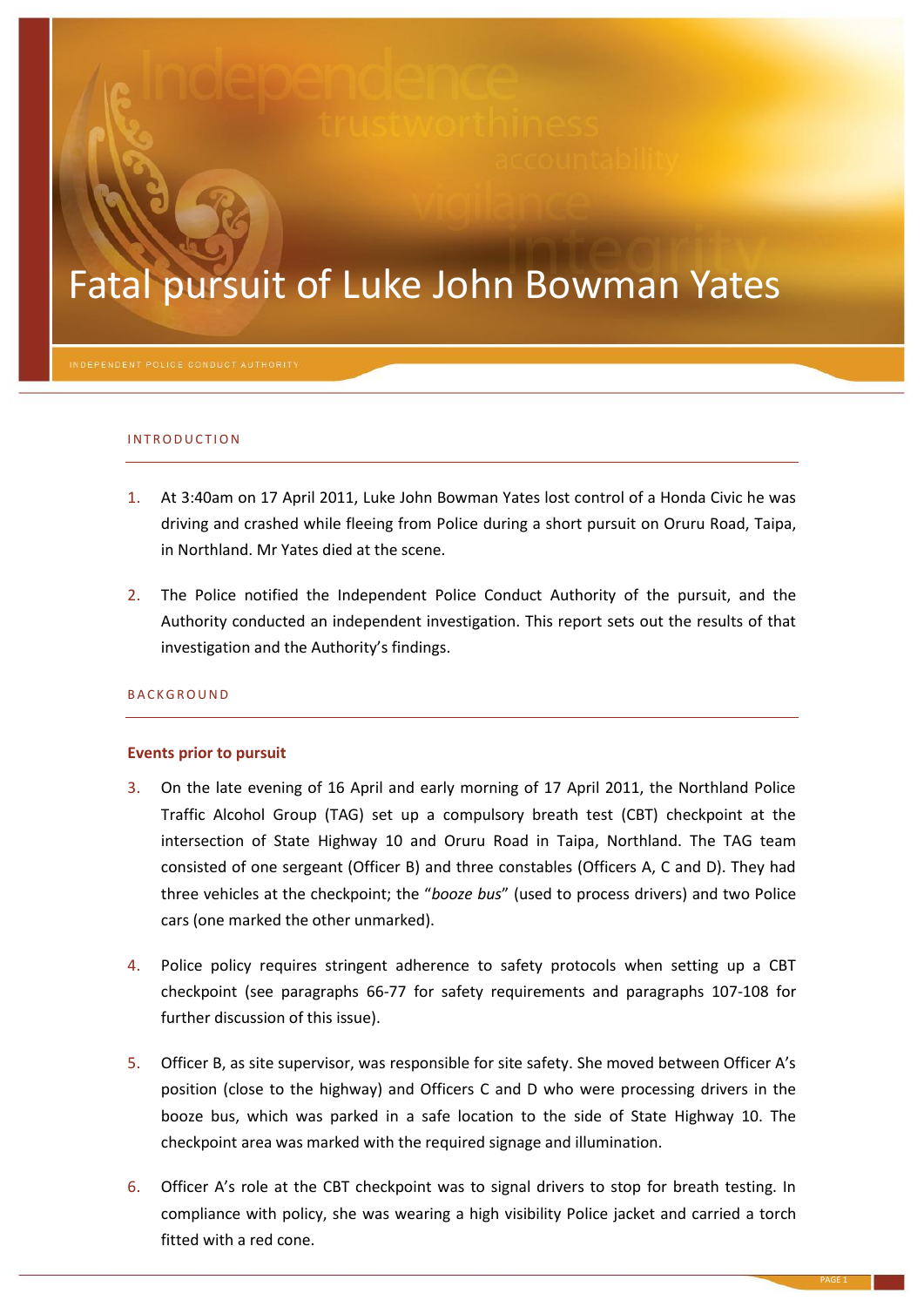#### **Summary of events**

- 7. At about 3:30am on Sunday 17 April 2011, Luke John Bowman Yates, aged 22, was driving a white Honda Civic southbound on State Highway 10 towards the Police checkpoint.
- 8. Officer A heard a vehicle approaching the checkpoint and walked out on to State Highway 10 to signal the driver to stop (see paragraph [6\)](#page-0-0). As she stood on the road, Officer A saw a white vehicle (the Honda) initially slow down as it approached her, the driver then drove around her before turning right into Oruru Road, cutting the corner as he did so, and accelerating away.
- 9. The Honda passed within approximately two metres of Officer A, which enabled her to verify that the vehicle contained one male occupant. She did not recognise the man, and did not manage to read the vehicle's licence plate. Mr Yates was not identified by Police as being the driver of the Honda until after the pursuit.
- 10. In response to Mr Yates' failure to stop, Officer A ran over to the parked marked 'category A' Police car and got inside. A category A car is authorised to be the lead car in a pursuit.
- 11. Officer A is certified as a gold licence holder, trained under the Police Professional Driver Programme (PDPP) and therefore competent to engage in pursuits as the lead driver.
- 12. As the Police car was parked on Oruru Road, facing State Highway 10, Officer A was required to perform a u-turn before she could follow Mr Yates down Oruru Road. Officer A activated the warning lights, but not the siren, on the Police car as she turned. Before she drove off after Mr Yates, Officer A did up her seatbelt (she had some trouble doing this as the sliding mechanism had locked) and obtained her handheld breath testing device.
- 13. Prior to following the Honda at speed, Officer A carried out a risk assessment noting that: traffic was "*nonexistent*"; the road was dry and sealed; it was a clear night and there was only one occupant in the vehicle. Officer A was familiar with Oruru Road, having driven down it earlier in the evening. She concluded that it was safe to follow and try to locate the Honda.
- <span id="page-1-0"></span>14. In Authority interview, Officer A said: *"I'd lost sight of him, as soon as I jumped in the car."* She drove at speed, with her red and blue lights activated, but not her siren, to try and catch up with the Honda.
- <span id="page-1-1"></span>15. At the time, Officer B was standing close to the booze bus, and saw the tail lights of Mr Yates' vehicle as it accelerated down Oruru Road and then Officer A taking action to follow him. Officer B decided to provide Officer A with backup and so followed Officer A in the unmarked Police car, at speed, with her lights and siren activated. Officer B was so far behind Officer A that *"she was out of my sight".*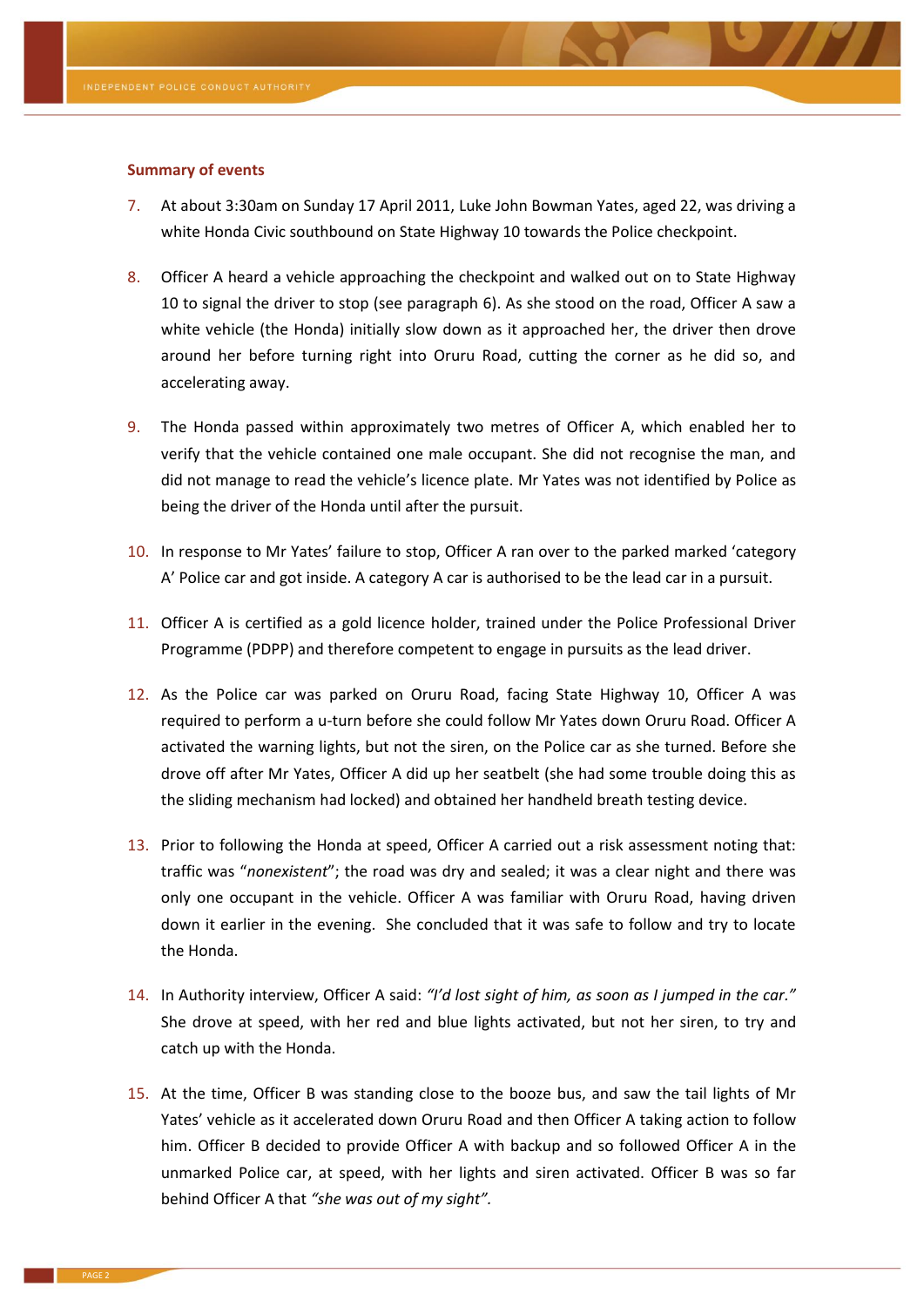

16. In interview with the Authority, Officer B said that when she followed Officer A, her intention was to assist Officer A, rather than to catch up with the Honda.

*Q – What was your intention when you took after [Officer A]?*

*A – To assist [Officer A] was my sole intention. The vehicle had run and I didn't think we were going to catch it as he had a good head start on us. It took [Officer A] a while to get her seatbelt on, turnaround and go and just in my experience when someone does that you're not going to catch him I think.*

- <span id="page-2-0"></span>17. When she reached a straight piece of road, Officer A noted that her speed was 167kph; she said she was driving at that speed because she *"thought it would be the only way to you know catch up and see where he went, whether he ducked down a driveway which quite often happens."* The Authority notes that Officer A travelled at this high speed for a relatively short period of time and had slowed considerably by the time she reached the winding part of the road.
- <span id="page-2-1"></span>18. Officer A did not notify the Northern Communications Centre (NorthComms) that she was trying to apprehend Mr Yates because she did not believe the circumstances fitted within the definition of a Police pursuit (see paragraph [50\)](#page-6-0). When asked in Authority interview to explain this, she said: *"…[i]t was the distance – that I was – that I believed that I was trying to locate him – he was so far ahead – and cause I didn't activate my sirens just my lights."* She said that for her to have considered she was in pursuit and alerted NorthComms, she would have had to have caught up to him and activated her sirens, and if he had failed to stop at that point she would have considered herself in pursuit and contacted NorthComms.
- 19. Officer B also did not contact NorthComms. In Authority interview she said that she did not believe that this was a pursuit situation that fell within the definition contained in the fleeing driver policy. Whilst acknowledging that the fleeing driver policy does not say anything about proximity, Officer B said that *"[t]he definition of a pursuit is that you are chasing somebody, you've got them in sight and you are trying to catch up to them."*
- 20. In Police interview, Officer B commented on her own actions and said:

*"I got up to a maximum speed of 130 kilometres per hour. I wasn't actually interested in catching the vehicle as I know the road reasonably well and know if they get a head start you're not going to catch them. I was just travelling behind in case the vehicle had shot up a driveway."*

21. Although Officers A and B said that Officer A was not pursuing, in the Authority's view, the actions of Officer A did amount to a pursuit. This issue is discussed further at paragraphs [79](#page-11-1)[-85](#page-12-0) of this report. The actions of Officer B are discussed further at paragraphs [86](#page-12-1)[-92.](#page-13-0)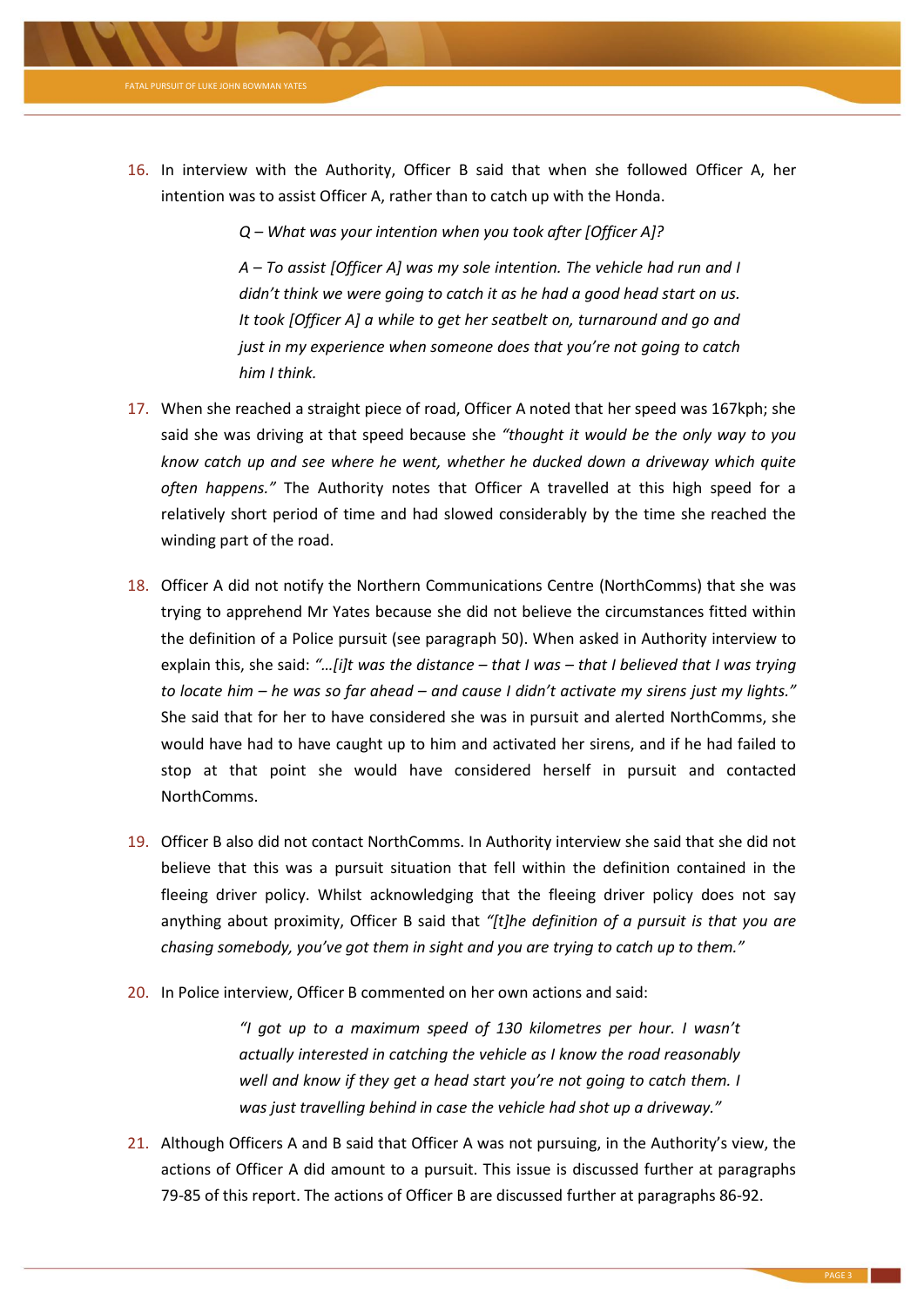- 22. Officer A accelerated down Oruru Road after Mr Yates. However, due to the distance between the two cars and the bends in the road, she could not initially see his vehicle ahead.
- <span id="page-3-0"></span>23. About 1.7 kilometres from the checkpoint, the road straightened out for a short time and Officer A briefly saw the tail lights of a vehicle, suspected to be the Honda. She told the Authority that she accelerated to 167 kph along this section of road.
- 24. A few seconds later, Officer A saw a large blue explosion which lit up the night sky. About 700-800 metres later, she came across a concrete power pole that had been knocked over and was lying across the road from left to right. Officer A had already reduced her speed due to the winding nature of the road.
- <span id="page-3-1"></span>25. Officer A braked hard to avoid colliding with the power pole, but did not have enough time to stop and prevent the Police car becoming entangled in electricity lines which lay in the right lane of Oruru Road. Shortly after the Police car became entangled there was a second explosion. Officer A looked to her left and saw that Mr Yates' vehicle had crashed and was badly damaged (see paragraph[s 39](#page-4-0)[-43](#page-5-0) for crash analysis).
- 26. Officer A knew that Officer B was behind her and so radioed Officer B to alert her to the situation. Officer B responded by instructing Officer A to remain in the Police car and to switch on her lights and siren to alert approaching vehicles to the danger. Officer B then contacted NorthComms to advise them a crash had occurred and asked them to get an ambulance and the power company to the scene as soon as possible.
- 27. Officer B arrived on the scene a short time later but was unable to reach Mr Yates' vehicle as the road was obstructed by live electricity lines.
- 28. Officer B left the scene to collect Officer C from the CBT checkpoint.
- 29. Upon their return, Officer C moved through the live electricity lines and approached Mr Yates' vehicle, he was followed by Officer B. Officers B and C saw that Mr Yates appeared to be deceased.
- 30. Officer A remained in her Police car for 45 minutes until she was told by a power company technician that she could safely exit the vehicle.
- 31. The pursuit covered a distance of approximately 2.3 kilometres from the intersection of State Highway 10 and Oruru Road to the crash scene.

#### **Families concerns / Media reports**

32. Mr Yates' mother expressed concern that there may have been another Police car waiting near the crash scene, and that it was possible that her son had crashed while trying to avoid this car.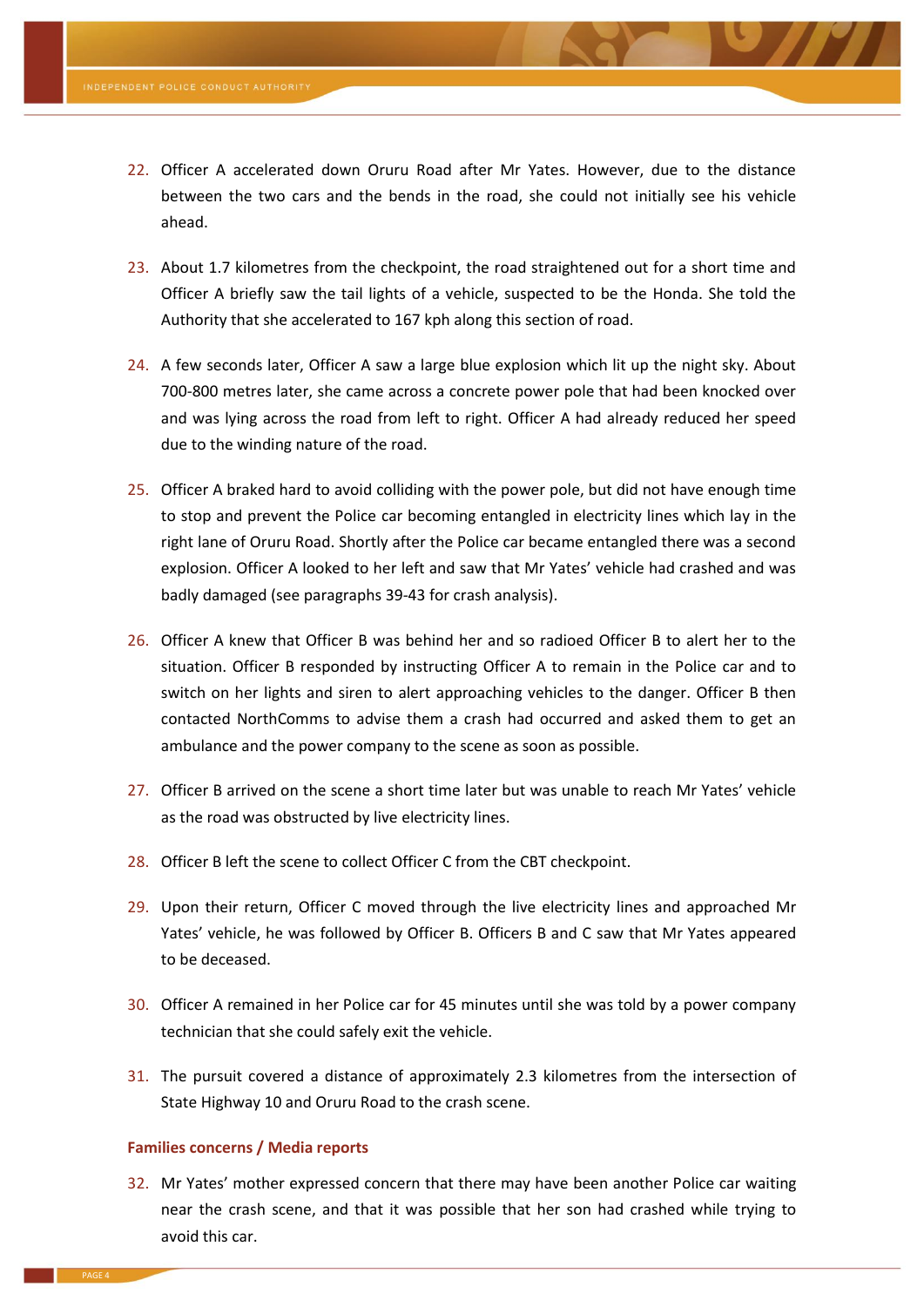… *photos taken at the scene "suggest the cop car rear-ended that young fella". He said he had no proof but "it seems a variance of the facts as they were reported".*

These issues are addressed in paragraphs [43](#page-5-0) an[d 110-](#page-16-1)[113.](#page-16-2)

# **Environment**

FATAL PURSUIT OF LUKE JOHN BOWMAN YATES

- 34. Oruru Road is a two lane tarsealed road divided by a dashed white centre line and bordered at both sides by a solid white fogline. There is no street lighting. The Oruru River runs along the left side of the road and there is a raised vegetation covered bank on the right. The road has a number of lifestyle block properties along its route.
- 35. The speed limit on State Highway 10 at the intersection with Oruru Road is 60kph, which continues for 300 metres along Oruru Road before increasing to 100kph for the remainder of the pursuit route.
- 36. The pursuit route is winding with some short straight sections of road. There is a warning sign about the winding nature of the road 600 metres before the crash scene, but there are no other warnings along the route.
- 37. At the time of the crash the road was dry, the weather fine and visibility clear; there was an almost full moon. By the time the crash investigator arrived at the scene, there was fog which had dampened the road.
- 38. Traffic in the area was described as nonexistent by Officer A (see paragraph [17\)](#page-2-0) and the rural nature of the road, together with the time of night, meant that the probability of pedestrians being affected was low.

# **Police crash analysis**

- <span id="page-4-0"></span>39. Mr Yates was driving a 1992 Honda Civic that had an expired warrant of fitness. The vehicle had two minor faults but was otherwise in good condition. The crash investigator found that these defects did not contribute to the driver losing control and the Honda was otherwise in warrant of fitness condition.
- 40. There is an area of uneven tarseal 100 metres before the crash scene but due to the absence of skid marks in this area the crash investigator was unable to conclude definitively whether this affected Mr Yates' control of his vehicle.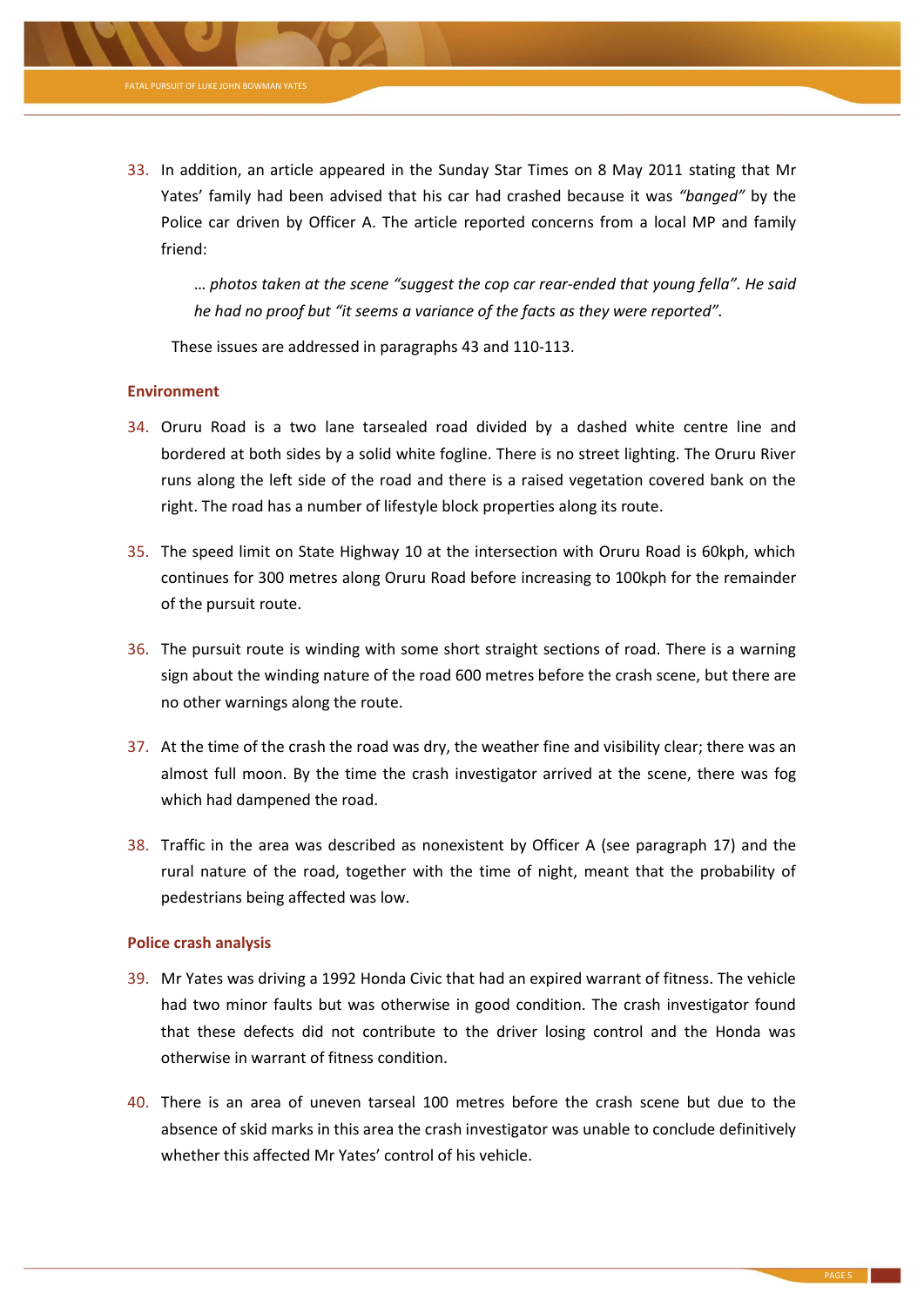- 41. Mr Yates was travelling at an estimated speed of not less than 56-62kph when the vehicle left the tarseal surface<sup>1</sup>. The corner immediately before the crash scene can be safely negotiated at the posted speed limit of 100kph.
- 42. The condition of the driver's seat belt indicated that Mr Yates was not wearing it at the time of the accident.
- <span id="page-5-0"></span>43. The crash investigator found there "…*was no contact between the Holden* [Police car] *and the Honda before, during or after the Honda hit the pole."* See paragraph[s 110-](#page-16-1)[113](#page-16-2) for the Authority's findings on this issue.

# **Mr Yates' driving history**

44. At the time of the pursuit, Mr Yates was not legally permitted to drive manual vehicles. His criminal and traffic history included two convictions for serious driving offences as well as several traffic infringements.

# **Toxicology**

- 45. Mr Yates returned a blood alcohol reading of 79 milligrams of alcohol per 100 millilitres of blood. The legal blood alcohol limit for a driver over 20 years old is 80 milligrams of alcohol per 100 millilitres of blood.
- 46. Mr Yates' blood also contained two micrograms of tetrahydrocannabinol (THC), the active ingredient in cannabis. The presence of THC at 2 micrograms would indicate that Mr Yates smoked a single cannabis cigarette between 30 minutes to 5 hours before his death.
- 47. Neither Officer A nor Officer B were breath tested following the crash. The Authority has no reason to believe that the officers had consumed any alcohol. See the Authority's recommendation to the Commissioner of Police on this point at paragraph [124.1.](#page-18-0)

# **Cause of death**

**.** 

48. Mr Yates died as a result of severe neck and head injuries consistent with a motor vehicle accident.

 $<sup>1</sup>$  The crash investigator was only able to calculate the minimum speed due to the Honda being stopped firstly by</sup> hitting the power pole and secondly by the tree. The actual speed of the Honda at the time of loss of control and impact was most probably higher.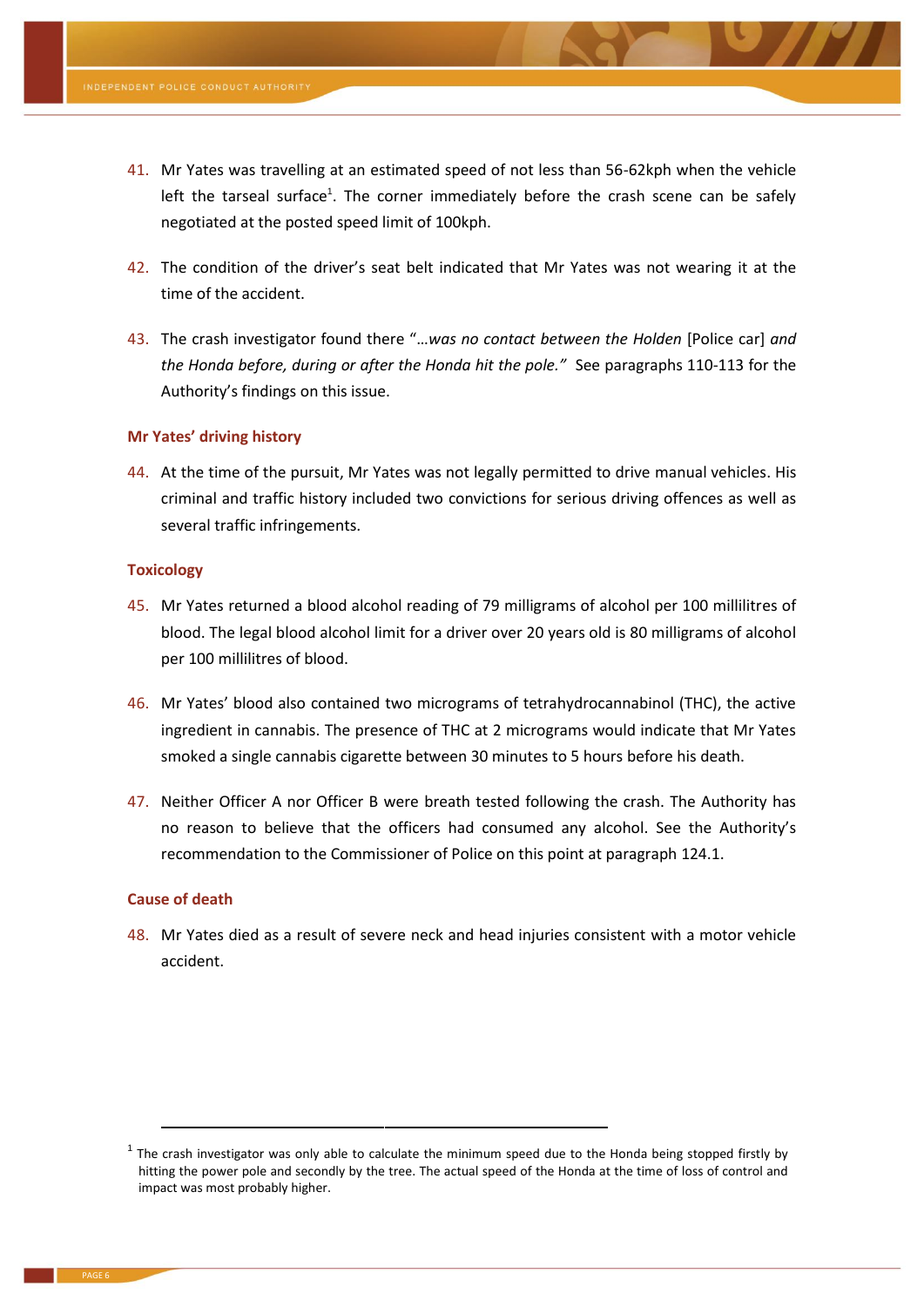

#### LAWS AND POLICIES

#### **Legislative authority for pursuits**

49. Under the Land Transport Act 1998, the Police are empowered to stop vehicles for traffic enforcement purposes. Under the Crimes Act 1961, the Police are empowered to stop vehicles in order to conduct a statutory search or when there are reasonable grounds to believe that an occupant of the vehicle is unlawfully at large or has committed an offence punishable by imprisonment. Where the vehicle fails to stop, Police may begin a pursuit.

#### **Fleeing driver policy**

#### *Definition*

<span id="page-6-0"></span>50. Under the policy, a fleeing driver incident occurs when (i) the driver of a vehicle has been signalled by Police to stop, (ii) the driver fails to stop and attempts to evade apprehension, and (iii) Police take action to apprehend the driver. The Police tactic to apprehend is referred to as a pursuit.

# *Overriding principle*

51. Under the Police fleeing driver policy, the overriding principle for conduct and management of pursuits is: *"Public and staff safety takes precedence over the immediate apprehension of the offender."*

#### *Risk assessment*

- <span id="page-6-1"></span>52. Under the Police fleeing driver policy, the pursuing officer[s] must carry out a risk assessment **both prior to initiation and during a pursuit** (emphasis added). The policy states that *"assessing the risks must be a continuous process until the pursuit is resolved or abandoned."* The officers involved in the pursuit must provide situation reports to the pursuit controller in a timely manner to enable the pursuit controller to make an independent assessment of the risks and manage the pursuit including whether to direct the abandonment of the pursuit.
- 53. The assessment must be based on the following: consideration of the speed limit and manner of driving by the offending vehicle; identity and other characteristics of the occupants of the offending vehicle; weather conditions; the environment, including the location, road type and potential hazards; traffic conditions, including vehicle and pedestrian as well as time of day; and capabilities of the Police driver and vehicle. The pursuing officers and the pursuit controller must then use the risk assessment factors to "…*determine whether the need to immediately apprehend the fleeing offender is outweighed by the potential risks of a pursuit to:*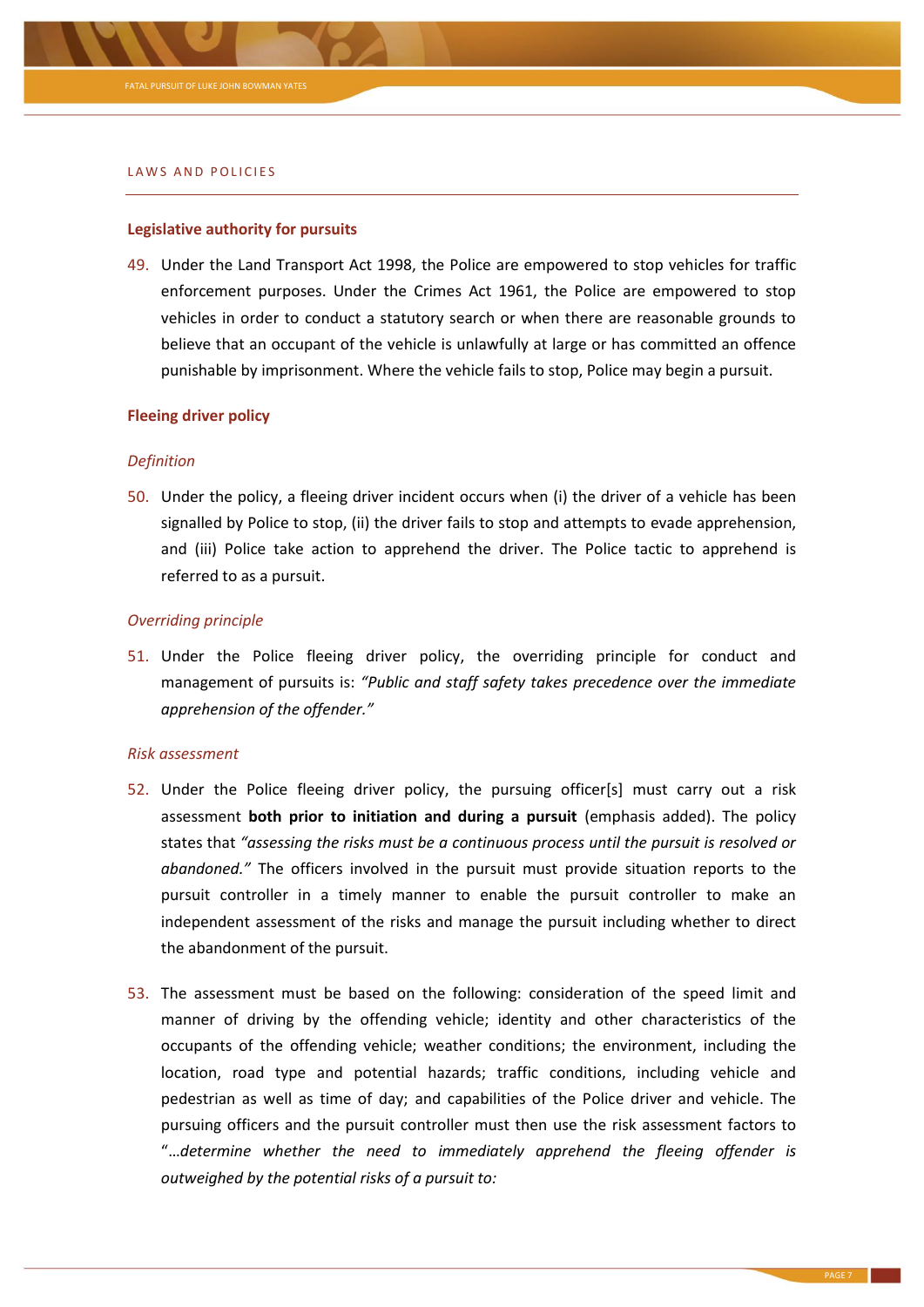- *the public*
- *the occupants of the pursued vehicle*
- *Police."*
- <span id="page-7-1"></span>54. The policy instructs that if there is no need to immediately apprehend the fleeing driver, or the risks are too great, a pursuit must **not** be initiated, or should be abandoned (emphasis in Police policy).

# *Communication requirements*

<span id="page-7-0"></span>55. When a pursuit commences, the communications centre must be notified. The communications centre must provide the following warning: "*If there is any unjustified risk to any person you are to abandon pursuit immediately.*" The pursuing officer[s] must acknowledge this warning. The pursuing officer[s] must provide information about their location and direction of travel. The communications centre must prompt for information about the reason for the pursuit, vehicle description, driving speed and posted speed limit, road and traffic conditions, weather, the offender's manner of driving and identity, and the Police driver and vehicle classifications as well as confirmation that warning devices are activated on the Police car.

#### *Abandonment*

- 56. A pursuit must be abandoned if at any stage the risks to safety outweigh the immediate need to apprehend the offender. The Police driver, passenger (if senior in rank or service) and the pursuit controller are all authorised to abandon pursuit. The pursuit controller must then give the direct order: "*All units, [Comms Centre] Alpha, abandon pursuit now. I say again, all units abandon pursuit now*."
- <span id="page-7-2"></span>57. The policy states that: "*A pursuit must be abandoned when any of the following criteria apply:*
	- *an offender's identity becomes known and apprehension can be effected later, so long as there is no immediate threat to public or staff safety or the fleeing vehicle's locations is no longer known*
	- *the distance between the primary unit and the offending vehicle is such, that in order for the Police vehicle to catch up to it, the speed involved creates an additional risk, and Police no longer has the ability to warn road users of the fleeing vehicle*
	- *if a person is injured during the pursuit and there is no other unit available to render assistance*
	- *there is a sustained loss of contact between the primary and / or secondary units*  with Comms, or the units fail to provide critical information to Comms in a *timely manner*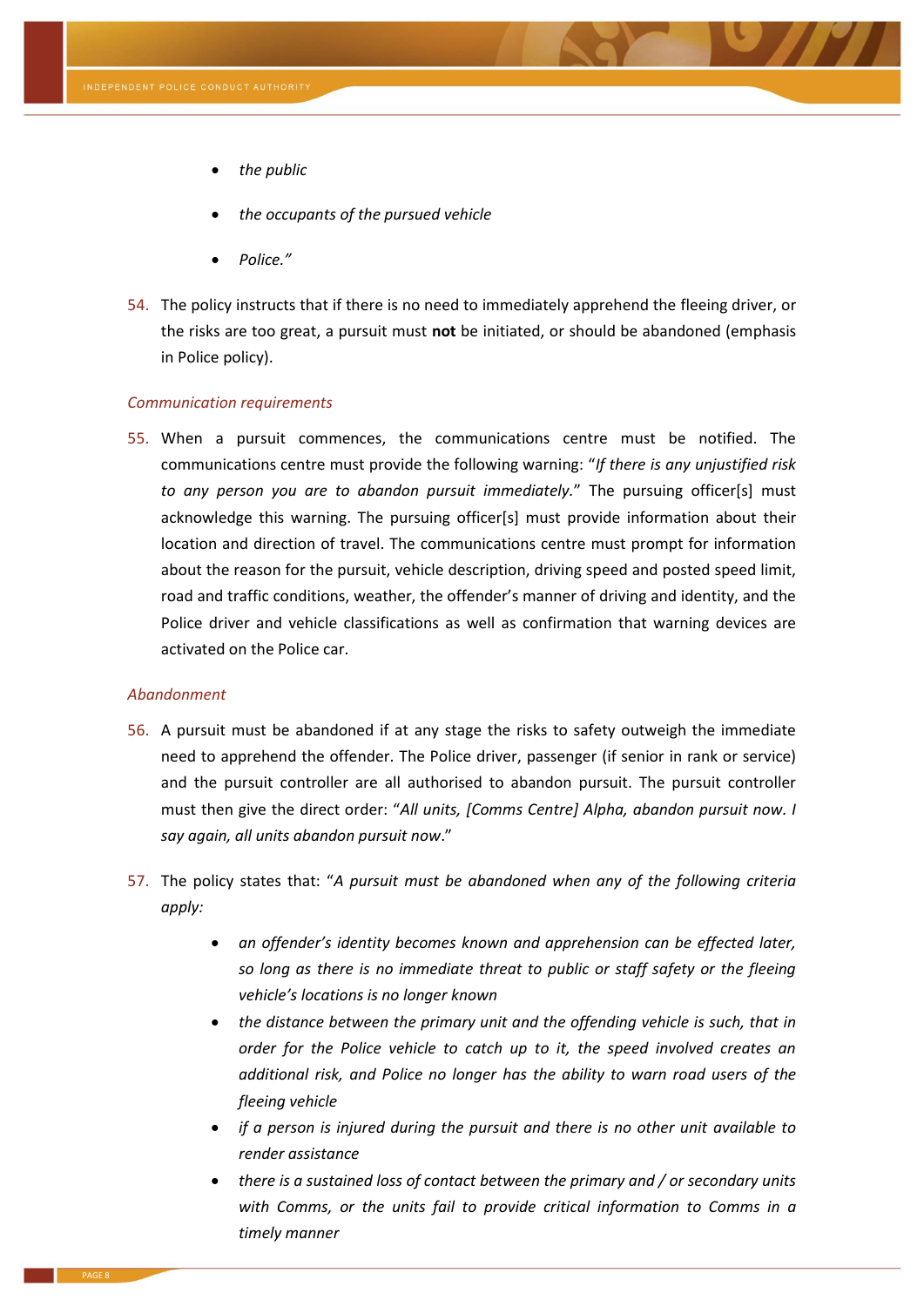

- *when the siren and / or warning lights fail to operate*
- *any risk assessment criteria conditions change, such as an increase in traffic volumes or weather or road conditions, that mean the risks of continuing with the pursuit outweighs the need for immediate apprehension of the fleeing driver."*
- 58. The policy sets out the steps that must be carried out following a decision to abandon a pursuit:

| <b>Step</b>      | <b>Action</b>                                               |
|------------------|-------------------------------------------------------------|
|                  | Acknowledge the direction to abandon pursuit, or advise the |
|                  | pursuit controller that the pursuit has been abandoned.     |
|                  | Immediately reduce speed to increase the distance between   |
|                  | the fleeing vehicle and their own.                          |
| 3                | Deactivate warning devices once below the speed limit.      |
| $\boldsymbol{4}$ | Stop as soon as it is safe to do so.                        |
| $\sqrt{2}$       | Report abandonment to the pursuit controller, confirming    |
|                  | that they are stationary and giving their position.         |
| 6                | Undertake a search phase if authorised by the pursuit       |
|                  | controller.                                                 |

# *Search phase*

59. On formal abandonment of the pursuit, the communications centre may authorise units to undertake a search to locate the offending vehicle. The units must not exceed the posted speed limit and must not have warning devices activated during search phase. If the offending vehicle is located during the search phase, the unit is permitted to signal the driver to stop. If the driver fails to stop and attempts to evade Police, approval from the pursuit controller to recommence the pursuit must be sought and received before the pursuit can continue.

# *Roles and responsibilities*

- 60. Under the policy, the driver of the lead Police vehicle has primary responsibility for the initiation, continuation and conduct of a pursuit. The driver must comply with relevant legislation, ensure lights and siren are activated, drive in a manner that prioritises public and Police safety, continue to undertake risk assessments throughout the pursuit, maintain constant communication with the communications centre, comply with all directions from the pursuit controller (i.e the shift commander at the Police communications centre), and comply with all directions from a Police passenger if the passenger is senior in rank or service.
- 61. The dispatcher at the Police communications centre must advise the shift commander (pursuit controller) that a pursuit has commenced, maintain radio communications with staff involved in the pursuit, give the safety reminder referred to in paragraph and communicate instructions from the pursuit controller.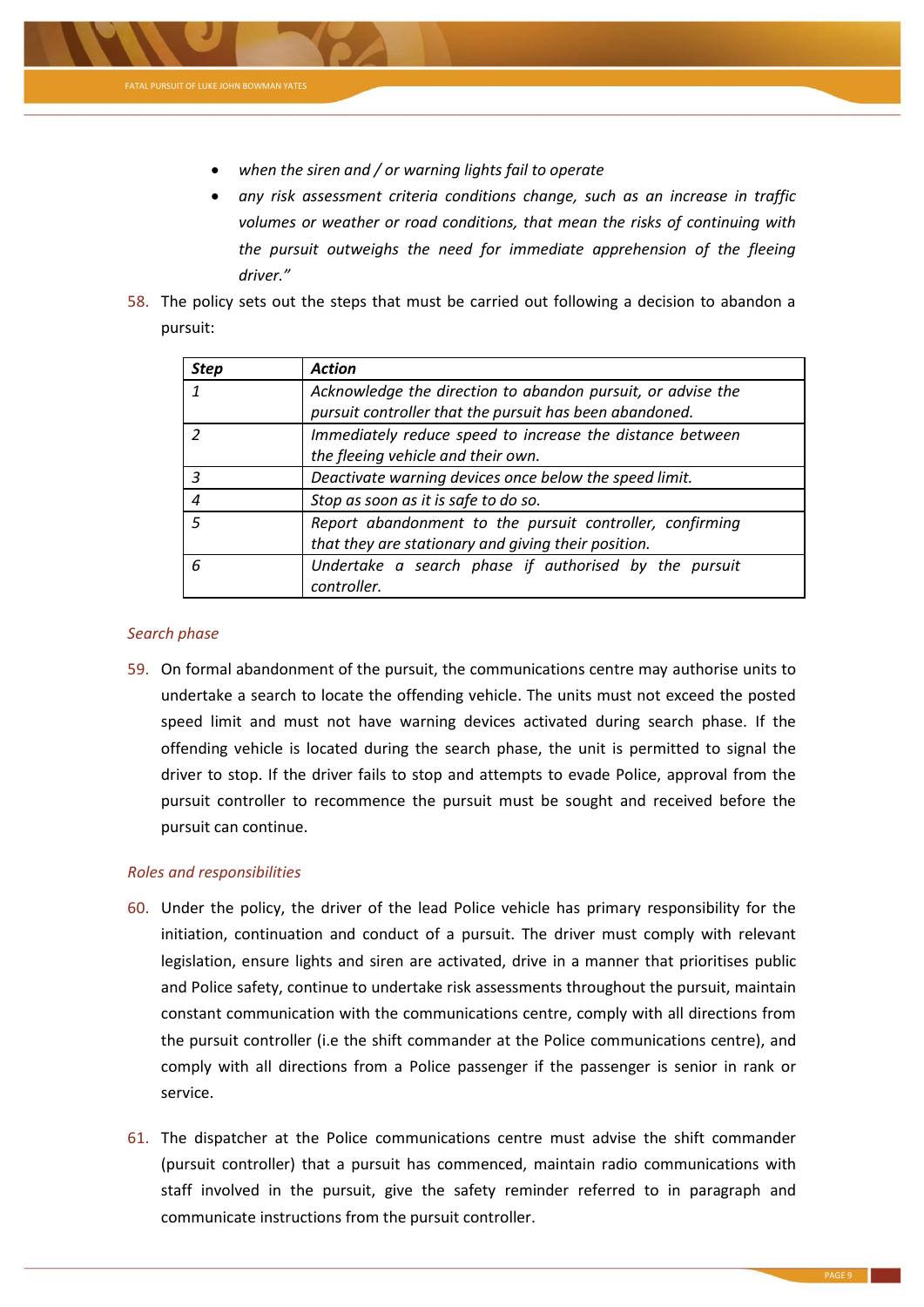<span id="page-9-3"></span>62. The pursuit controller (i.e. the shift commander at the communications centre) is responsible for supervising the pursuit and coordinating the overall Police response, and for selecting and implementing appropriate tactics. When a shift commander is unavailable, a communications centre team leader may take over as pursuit controller.

#### **Urgent duty driving**

- <span id="page-9-1"></span>63. Urgent duty driving is defined as occurring when:
	- *"...an officer on duty is either:*
		- *responding to a critical incident*
		- *apprehending an offender for a traffic or criminal offence*
		- *engaged in a pursuit; or*
		- *engaged in activities approved by the commissioner in writing*

*and to comply with traffic rules and regulations would prevent the execution of that duty* [emphasis in original]*."*

<span id="page-9-2"></span>64. The urgent duty driving policy states:

*"Police must use flashing lights and sirens at all times (continuously) unless a "silent approach" is tactically appropriate and can be used safely. Police must not rely on road users to take evasive action when warning lights and siren are activated – they do not guarantee safety*  [emphasis in original]*."*

65. A silent approach involves reducing speed and turning off sirens when in close proximity to critical incidents.

# **Legislative Authority for Compulsory Breath Testing**

<span id="page-9-0"></span>66. Under the Land Transport Act 1998, drivers are obligated to undergo breath and blood testing when lawfully requested by an enforcement officer. Failure to comply with a request to undergo testing can result in an offence being committed.

# **Operating Compulsory Breath Test (CBT) Checkpoints Policy**

#### *Principles*

- 67. The policy states that "*CBT checkpoints must be:*
	- *safe*
	- *highly visible*
	- *rigorously enforced."*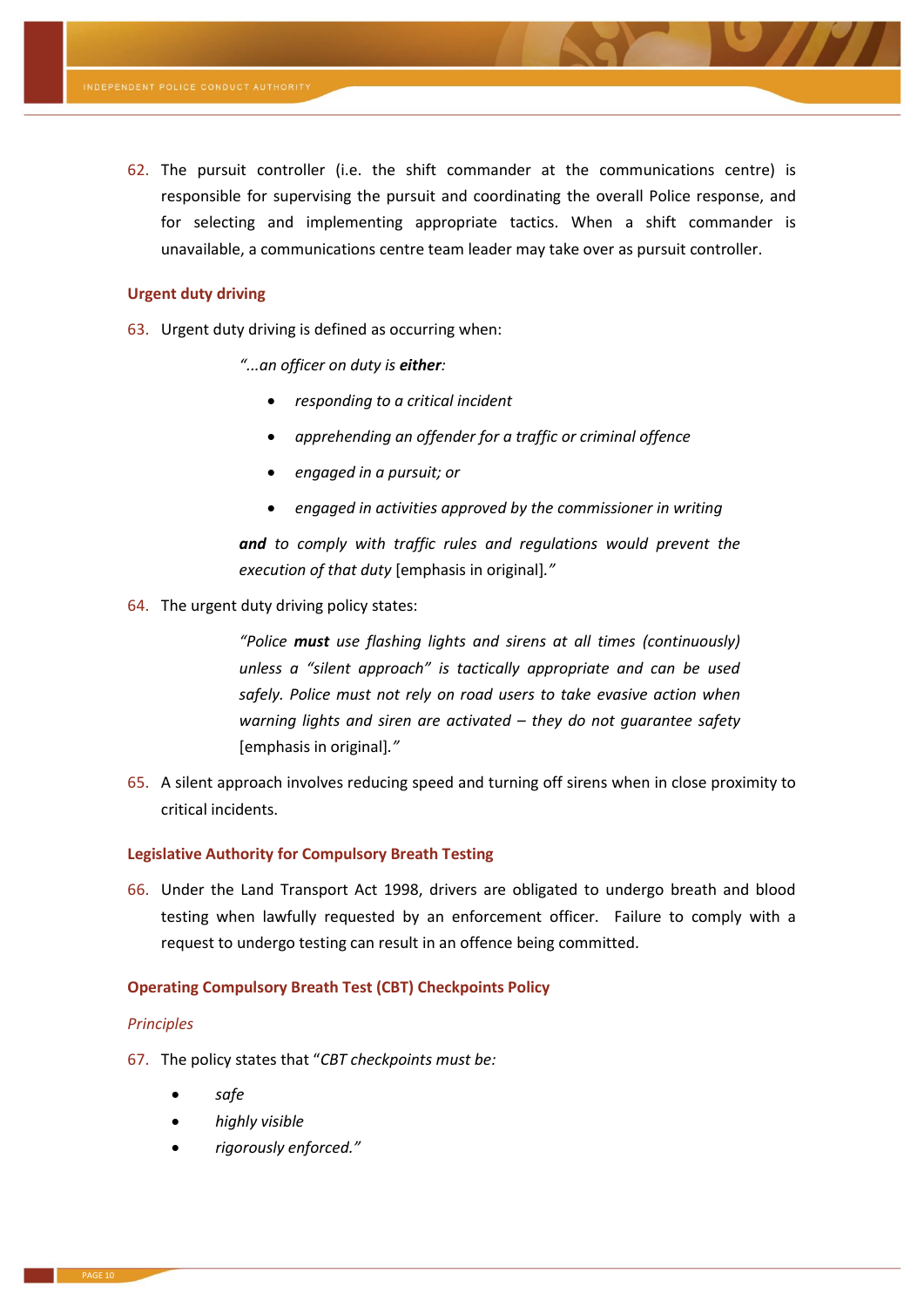

# *CBT Locations*

<span id="page-10-0"></span>68. The site supervisor is responsible for the safety of all staff and motorists at the CBT site. The policy states that careful consideration must be given to the safety requirements as well as general occupational health and safety.

# *CBT safety requirements*

- 69. The policy states that when setting up a CBT checkpoint, the primary consideration is safety of enforcement officers and the public. In order to maximise safety, the policy gives guidelines on; supervision and staffing, site management, site illumination, equipment and shifts.
- 70. In relation to supervision and staffing, the policy states that all CBT sites must have a designated:
	- site supervisor; this person is responsible for the supervision and guidance of employees working at the CBT site, as well as site safety.
	- booze bus operator; this person sets up the bus at the checkpoint start and shuts it down at the end. They should where possible, be well versed in the drink/ drug drive procedures.
- 71. In relation to site management, the policy states that*: "All safety issues must be raised with the site supervisor who will*:
	- *ensure the site location gives approaching traffic sufficient visibility and time for drivers to adjust their driving and enter the site safely*
	- *monitor the weather. If adverse conditions affect the safe operation of the check point, suspend or cancel it. Consider moving to an alternative location."*
- <span id="page-10-1"></span>72. In relation to site illumination, the policy says that before the checkpoint can operate, there must be adequate signage and illumination. The site supervisor must:
	- *"monitor the officers' activity on the site with a view to ensuring their safety. Ensure they are wearing an appropriate reflectorised jacket (day and night checkpoints).*
	- *ensure officers use a torch fitted with a red cone or special wand torch when the site is operating during fading daylight or dark hours."*

# *Support vehicle (spotter)*

- 73. This section of the policy deals with the action Police should take if a driver approaching a CBT turns off, stops and changes driver before the site or performs a u-turn in view of the checkpoint and heads off in the opposite direction.
- 74. Policy states that a support vehicle should be used on the approach to a checkpoint to observe approaching traffic and the CBT site. The support vehicle can be marked or unmarked.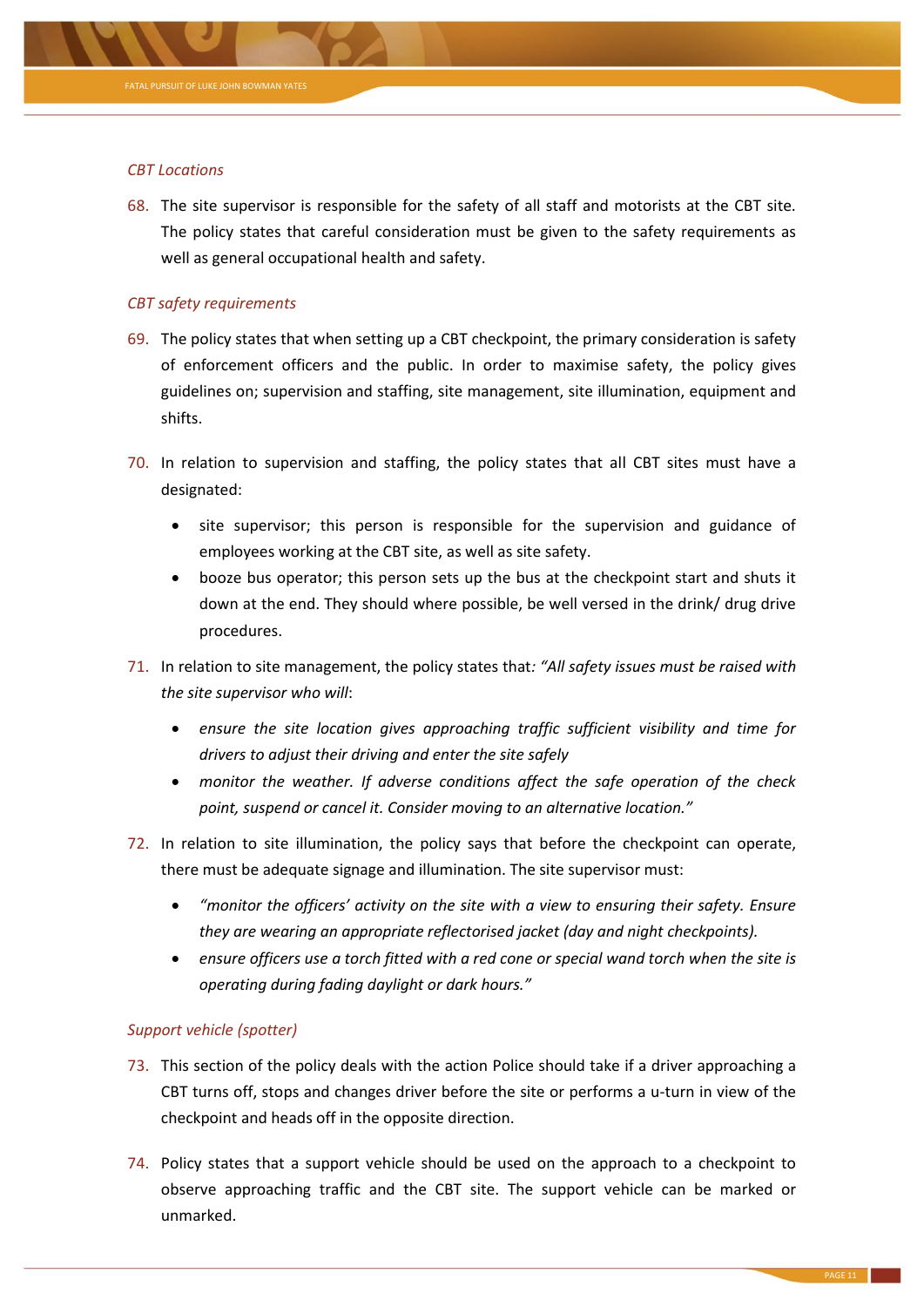- 75. *"The support vehicle must remain stationary and the driver must:*
	- *remain in radio contact with the site supervisor*
	- *look for and intercept all suspect vehicles that turn before the site entrance*
	- *look for vehicles that stop before the site to change drivers.*
- <span id="page-11-2"></span>76. The policy states that if a vehicle avoids a CBT checkpoint and fails to stop when requested to do so, the officer in the support vehicle should *"ensure all aspects of the pursuit policy<sup>2</sup> are complied with. This includes a risk assessment, notification to Comms, and activation of lights and siren."*

# *Site vehicles*

- <span id="page-11-0"></span>77. The policy states that marked Police vehicles should be used to:
	- *"provide extra protection for employees (for safety, at least one marked vehicle must always stay at the CBT checkpoint)*
	- *Transport offenders*
	- *Pursue vehicles when necessary."*

# THE AUTHORITY'S FINDINGS

78. The Authority has firstly considered whether Officers A and B's actions in following Mr Yates at speed amounted to a pursuit (paragraph [50\)](#page-6-0) or urgent duty driving (see paragraph [63\)](#page-9-1) under Police policy. The Authority has then considered whether or not the Police officers involved complied with the applicable law and policy.

# **Did the actions of Officer A amount to a pursuit?**

- <span id="page-11-1"></span>79. In interviews with the Authority and Police, Officer A said that she did not believe she was in pursuit because *"it was not clear to me at the time that the driver had been signalled"* to stop. She said she was simply trying to locate or catch up to his vehicle (see paragraphs [14](#page-1-0) and [18\)](#page-2-1).
- 80. However, Police policy does not authorise driving at speed simply in order to try to locate or catch up to a vehicle.
- 81. The Police urgent duty driving policy only permits a Police driver to drive at speed in certain prescribed circumstances (see paragraph [63\)](#page-9-1), including when involved in a **pursuit** or when

**.** 

 $^{2}$  On 17 April 2011, the Operating Compulsory Breath Test (CBT) Checkpoints Policy mistakenly referred to the pursuit policy rather than the current fleeing driver policy. The fleeing driver policy replaced the pursuit policy on 18 October 2010. This was an oversight and has since been corrected. It is important to note, however, that officers clicking on the 'pursuit policy' link were taken to the current fleeing driver policy.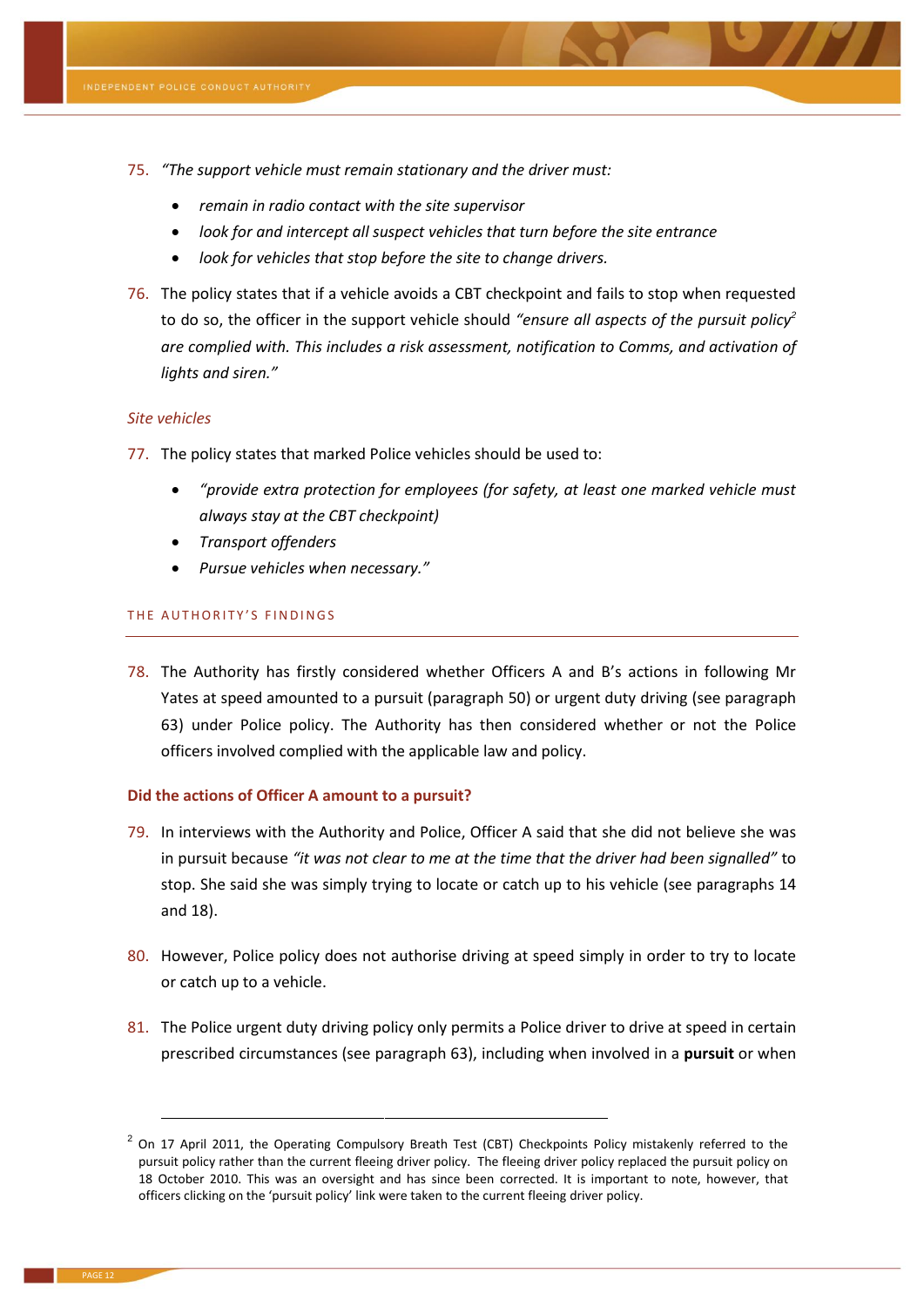

**apprehending a driver for a traffic or criminal offence** [Authority's emphasis], with warning devices activated at all times (see paragraph [64\)](#page-9-2).

- 82. For an incident to fall within the definition of a pursuit (see paragraph [50\)](#page-6-0); three elements are required to be present, as follows;
	- 1. the driver of a vehicle has been signalled by Police to stop, and
	- 2. the driver fails to stop and attempts to evade apprehension**,** and
	- 3. Police take action to apprehend the driver.
- 83. In this case, Officer A signalled Mr Yates to stop with her torch. Mr Yates did not stop as requested, but drove around Officer A and sped off. In response, Officer A got into a Police car, activated her warning lights, and followed Mr Yates at speed.
- 84. Despite Officer A's view that she was not in pursuit, in the Authority's view, the circumstances of this case clearly establish that she was in pursuit of Mr Yates. Officer A was therefore required to follow the procedure set out in the fleeing driver policy (see paragraphs [50](#page-6-0)[-62\)](#page-9-3).
- <span id="page-12-0"></span>85. In addition, the CBT Checkpoints policy states that if a vehicle avoids or fails to stop for a checkpoint, then Police need to ensure that all aspects of the pursuit policy (now the fleeing driver policy) are complied with; including a risk assessment, notification to a Communication Centre and activation of lights and siren (paragrap[h 76\)](#page-11-2).

# **FINDINGS**

Officer A was in pursuit of Mr Yates.

Officer A should have recognised that this situation fell within the definition of pursuit in the fleeing driver policy and should have taken steps to ensure the policy was complied with.

# **Was Officer B justified in driving in excess of the speed limit?**

- <span id="page-12-1"></span>86. Police policy permits an officer to drive in excess of the speed limit (undertake urgent duty driving), when an officer would be prevented from "*apprehending an offender for a traffic offence*" (amongst other things) if they were required to comply with the traffic rules and regulations.
- 87. Officer B said that she was travelling at a top speed of 130kph in a 100kph speed zone.
- 88. When Officer B drove at speed, her stated intention was to provide Officer A with back-up (paragraph [15\)](#page-1-1) and to try to locate Mr Yates. Officer B did not see the Honda or the patrol car driven by Officer A at any stage during the pursuit.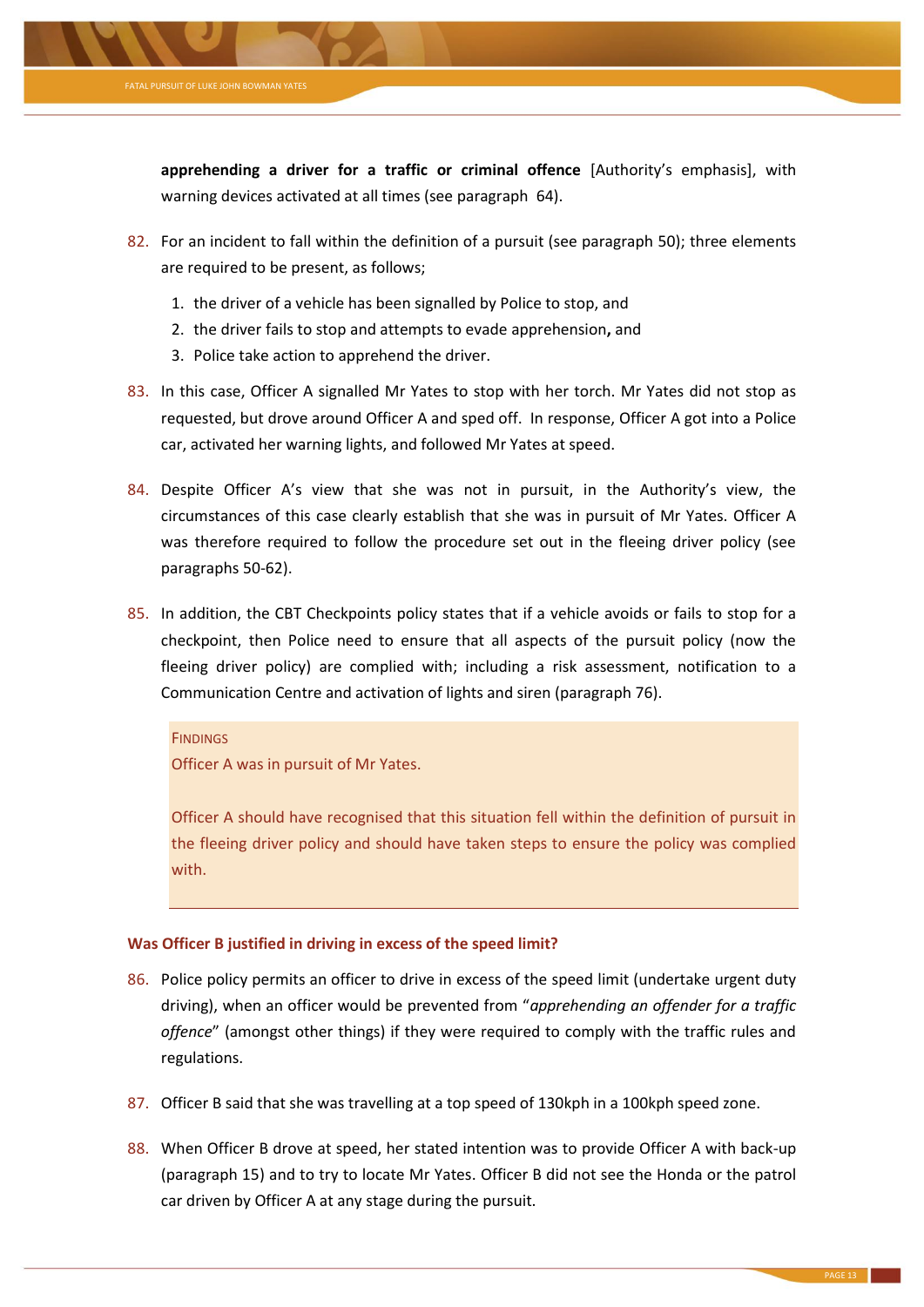- 89. In Police interview, Officer B said: *"I wasn't actually interested in catching the vehicle as I know the road reasonably well and know if they get a head start you're not going to catch them. I was just travelling behind in case the vehicle had shot up a driveway."*
- 90. Despite her statement that she was not interested in catching the vehicle, the Authority finds that in driving in the manner that she did, Officer B was assisting Officer A in trying to apprehend Mr Yates for traffic offences and in the Authority's view was engaged in urgent duty driving (see paragraph [63\)](#page-9-1).
- 91. Officer B holds a gold classification under the PPDP and is qualified to conduct urgent duty driving.
- <span id="page-13-0"></span>92. In addition, as the senior officer present, Officer B should have realised that the actions of Officer A amounted to a pursuit and should have ensured that the fleeing driver policy was complied with. She should also have been aware of the requirement in the CBT policy that the fleeing driver policy be complied with in situations where a driver avoids or fails to stop on request for a checkpoint.

#### **FINDINGS**

Officer B was engaged in urgent duty driving when she drove after Officer A and Mr Yates at speed and was therefore authorised to drive in excess of the speed limit.

Officer B, as the senior officer present, should have recognised that Officer A was in pursuit of Mr Yates and should have taken steps to ensure that the fleeing driver policy was complied with.

#### **Commencement of pursuit**

- 93. Officer A and her marked patrol car were appropriately classified to undertake pursuits. Officer A was a gold rated driver.
- 94. Mr Yates was signalled to stop under section 114(1) of the Land Transport Act 1998. Because he failed to stop, Officer A had the authority to commence a pursuit.
- 95. Although Officer A did not believe she was in pursuit, she did carry out a risk assessment prior to following the Honda as required by policy (see paragraph [17\)](#page-2-0).

#### **FINDING**

Officer A was justified under the law and Police policy in attempting to stop Mr Yates.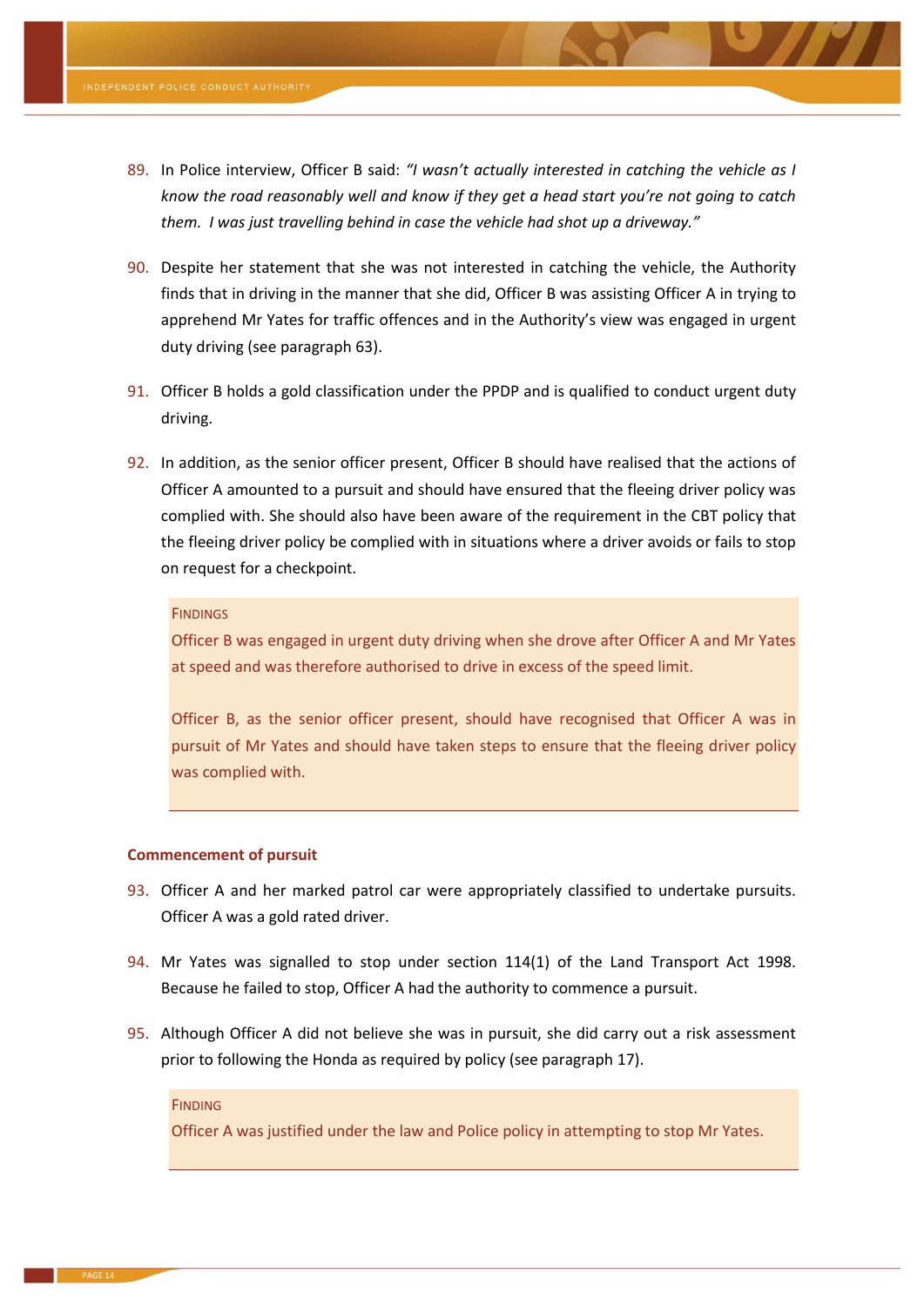

# **Communication**

- 96. Officer A did not believe that she was in pursuit of Mr Yates and as a consequence did not notify NorthComms that a pursuit was taking place or provide any of the information that is required under the fleeing driver policy (see paragraph [55\)](#page-7-0).
- 97. Officer B, as the senior officer present, should have recognised that Officer A was in pursuit of a fleeing driver and ensured that NorthComms were notified of the circumstances and relevant risk factors.

#### **FINDINGS**

Officer A did not comply with the communication requirements of the fleeing driver policy.

Officer B did not ensure the communication requirements of the fleeing driver policy were complied with.

# **Speed and manner of driving**

# *Officer A*

- 98. Officer A activated the warning lights but not the siren on her patrol car. Police policy requires officers to activate both warning devices in any situation where they are driving in excess of the speed limit.
- 99. Officer A reached a maximum speed of 167kph along a straight section of Oruru Road. Whilst it is acknowledged that the high speed reached by Officer A was for a relatively short time on a quiet, straight section of road, the Authority finds that a speed of 167kph in an 100kph speed zone was excessive because it was night time and Oruru Road does not have street lighting, making driving conditions less predictable. In travelling at such a speed, a driver does not have enough time to respond to sudden hazards, such as slower vehicles, pedestrians or obstacles on the road. In this case, due to her high speed and the winding nature of the road, Officer A did not have time to brake to avoid the fallen electricity lines that lay tangled on the road (paragraph[s 23](#page-3-0)[-25\)](#page-3-1).
- 100. The Authority finds that the risk to the driver, Police and the public when driving at such a speed outweighed the need to apprehend the offender.

# *Officer B*

101. Officer B reached a maximum speed of 130kph for a short time along Oruru Road. The Authority has found that this maximum speed was reasonable in the circumstances. She had activated both her lights and siren in compliance with policy.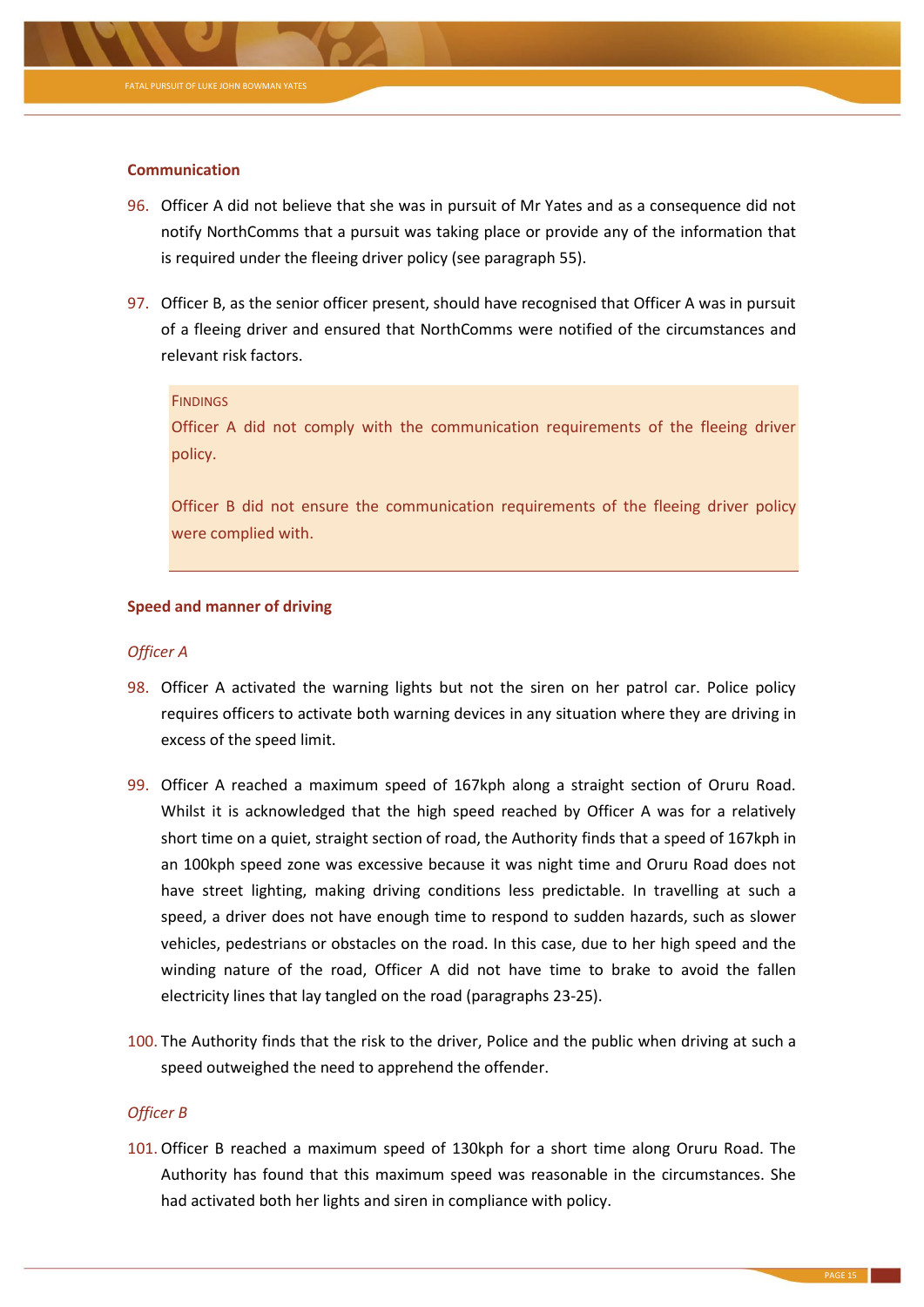#### **FINDINGS**

Officer A did not comply with the fleeing driver policy or the urgent duty driving policy in relation to the activation of her siren when driving in excess of the speed limit.

The speed at which Officer A drove, whilst lawful, was undesirable.

Officer B complied with the urgent duty driving policy in relation to her speed and manner of driving.

#### **On-going risk assessment and the option of abandonment of pursuit**

- 102. Officer A properly carried out a risk assessment prior to following Mr Yates (see paragraph [17\)](#page-2-0). However, the Authority finds that officer A did not continuously assess the relevant risk factors throughout the incident as required by policy (paragraph [52\)](#page-6-1).
- 103. Officer A's failure to recognise that the incident amounted to a pursuit meant that she did not give any consideration to the option of abandonment under the fleeing driver policy. The policy states that if the risks involved in pursuing are too great then a pursuit must be abandoned (see paragraph [54\)](#page-7-1).
- 104. The fleeing driver policy lists six situations when a pursuit must be abandoned. One situation occurs when the distance between a Police car and the offending vehicle is such, that in order for the Police car to catch up to it, the speed involved creates an additional risk (see paragrap[h 57,](#page-7-2) second bullet point).
- 105. The Authority considers that Officer A should have abandoned pursuit once it became apparent that, due to the distance between her car and the Honda, she had to drive at an excessively high speed (167kph) in order to try and catch up. In addition, Officer A should certainly have abandoned pursuit (slowed to the speed limit, turned off her lights and siren, and proceeded with caution) once she observed the large blue explosion nearby.
- 106. In the Authority's view, the risks to safety from continuing to pursue Mr Yates clearly outweighed the immediate need to apprehend him.

#### **FINDING**

Officer A did not comply with the fleeing driver policy in relation to ongoing risk assessment and abandonment.

#### **Officer B's Supervision of the CBT Checkpoint**

<span id="page-15-0"></span>107. In terms of the physical site, the CBT checkpoint appears to have been managed by Officer B in an appropriate manner and in line with Police policy (see paragraphs [68](#page-10-0)[-72\)](#page-10-1).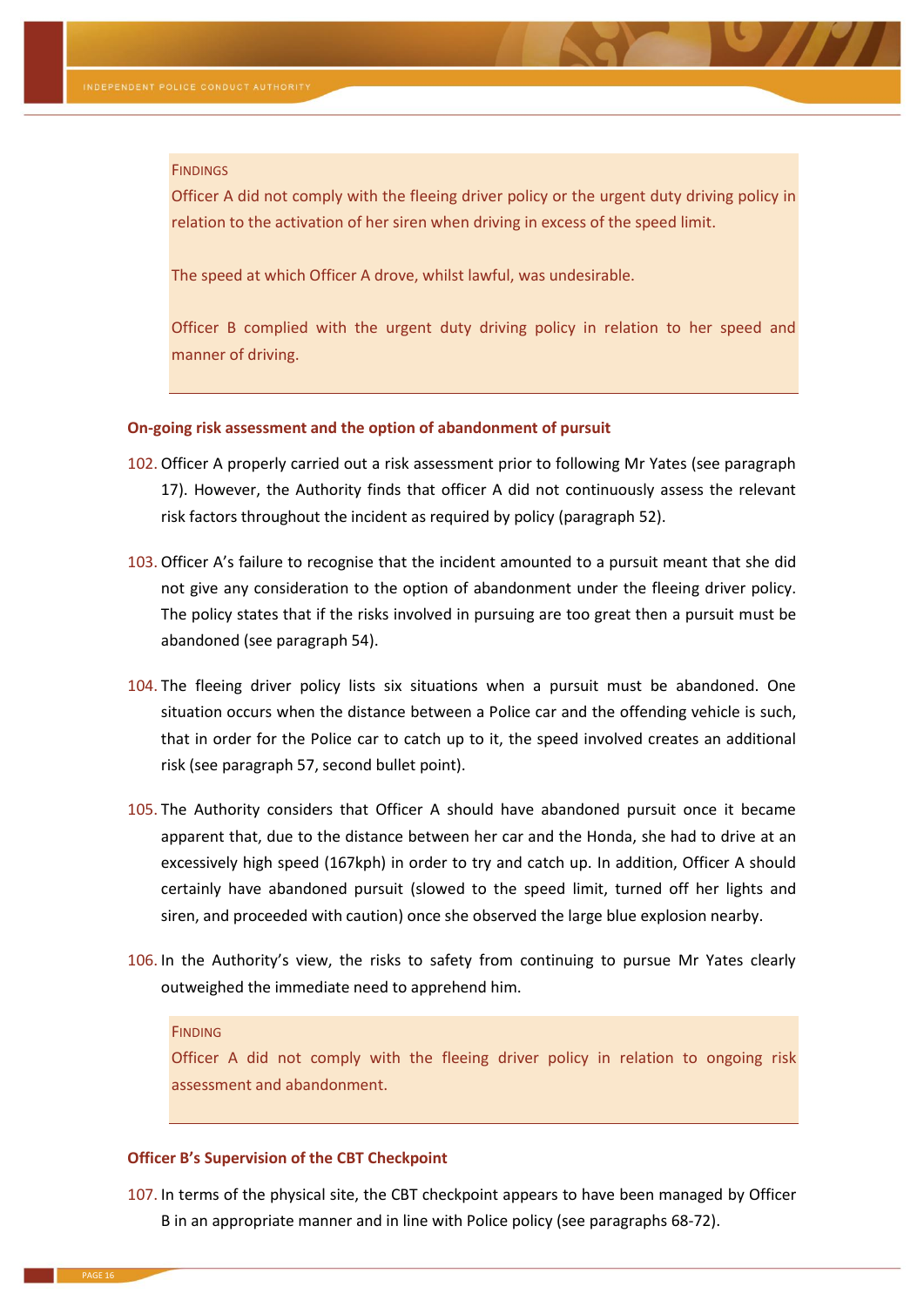

<span id="page-16-0"></span>108. Officer B did not remind staff of the policy requirement to comply with the fleeing driver policy should a driver flee from the checkpoint. The Authority is concerned that there appeared to be lack of knowledge of this requirement amongst the members of the Northland TAG team involved in this case, at that time. See the Authority's recommendation to the Commissioner of Police on this point at paragraph [124.2](#page-18-1) and the subsequent action taken at paragraph [115.](#page-17-0)

# *General comment on the CBT Checkpoints Policy*

109. The main focus in the CBT policy is on staff and public safety. The site supervisor is responsible for *"the supervision and guidance of employees working at the CBT site, as well as site safety."* Whilst the policy does not specifically require to the site supervisor to conduct a safety briefing, the Authority finds that it would be difficult for the site supervisor to satisfy the detailed safety requirements, and effectively supervise the staff and site, without providing a safety briefing to staff. Accordingly, the Authority has made a recommendation to the Commissioner of Police on this point at paragraph [124.2.](#page-18-1)

#### **FINDING**

As site supervisor, Officer B should have reminded staff of the policy requirement that they comply with the fleeing driver policy should a driver flee from the checkpoint.

# **Family concerns and media reports**

- <span id="page-16-1"></span>110. Mr Yates' mother expressed concern to the Authority investigator that there may have been another Police car waiting near the crash scene, and that it was possible that her son had crashed while trying to avoid this car.
- 111. In addition, an article appeared in the Sunday Star Times on 8 May 2011 stating that Mr Yates' family had been advised that his car had crashed because it was *"banged"* by the Police car driven by Officer A. The article reported concerns from a local MP and family friend:

… *photos taken at the scene "suggest the cop car rear-ended that young fella". He said he had no proof but "it seems a variance of the facts as they were reported".* 

These issues are also addressed in paragraphs [43.](#page-5-0)

- 112. The allegation that another Police car was waiting near the crash scene and caused Mr Yates to crash has been investigated by the Authority. The Authority has found no evidence that another Police car was near the crash scene at the time of the crash. All officers involved in the CBT checkpoint, other than Officers A and B, were at the checkpoint site at the time of the crash.
- <span id="page-16-2"></span>113. The Police car driven by Officer A was examined by a Police crash investigator. No damage was found other than from the power cable arcing. He found no areas of damage or paint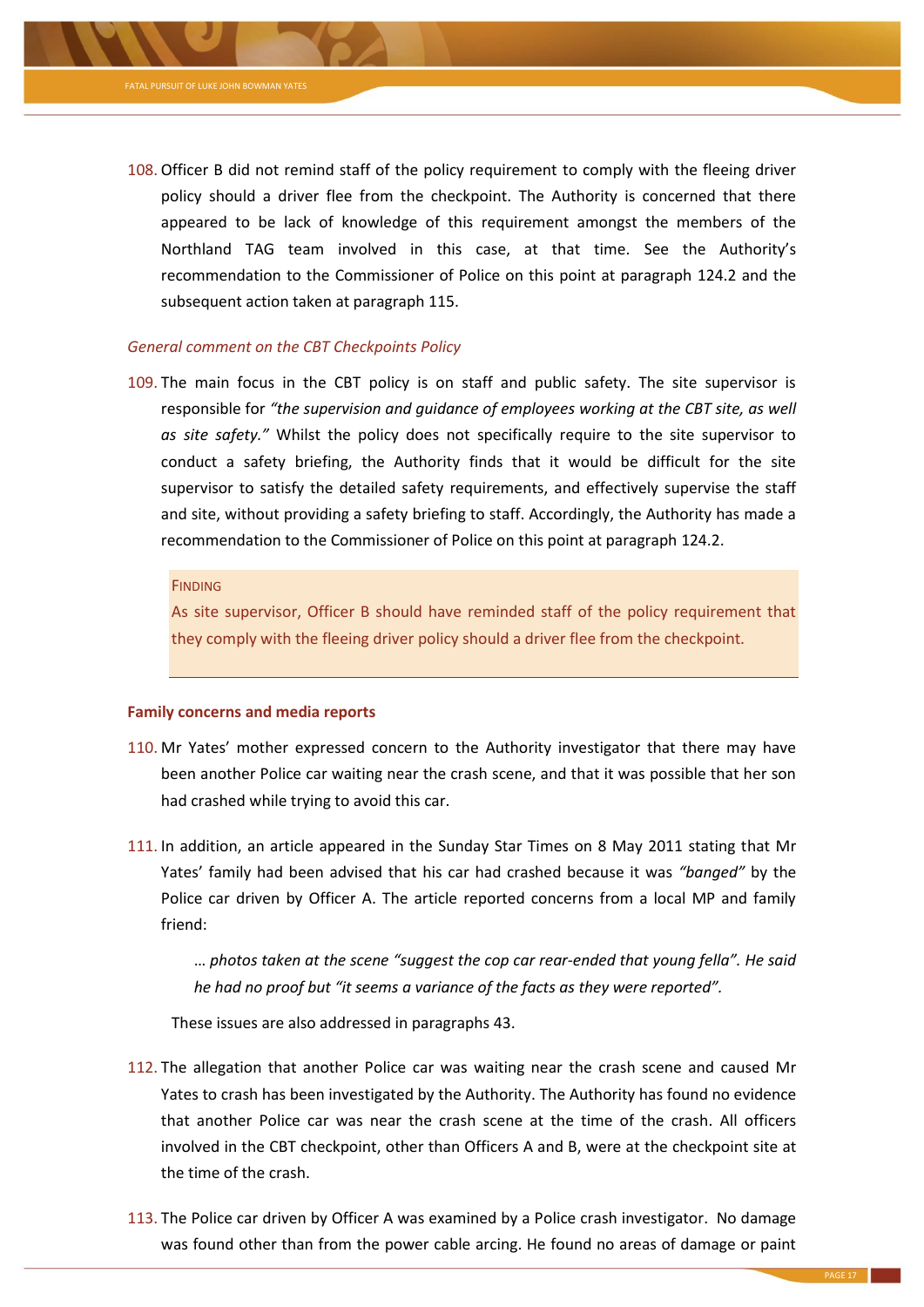transfer that would indicate that the Police car had come into contact, at any stage, with the Honda.

#### **FINDINGS**

There was no other Police car at the crash scene at the time of the crash.

The Police car driven by Officer A did not come into contact with Mr Yates' Honda.

#### SUBSEQUENT ACTION

- 114. An internal Police investigation found that Officers A and B breached Police policy and procedures relating to the fleeing driver policy, conduct and management of Police pursuits and operating a CBT checkpoint.
- <span id="page-17-0"></span>115. Both officers have received remedial training in relation to the fleeing driver policy and conduct and management of Police pursuits. Officer B has also received remedial training in respect of the duties of a site supervisor operating a CBT checkpoint.
- 116. In addition CBT training has been delivered to the whole squad.

#### CONCLUSIONS

- 117. Luke John Bowman Yates demonstrated by his actions that he was prepared to take risks to avoid being caught by Police.
- 118. Officer A was justified in law and under the fleeing driving policy to take action to apprehend Mr Yates.
- 119. Although Officer A did not believe she was engaged in a pursuit, in the Authority's view her actions did amount to a pursuit, as defined in the fleeing driver policy.
- 120. Officer A should have recognised that the fleeing driver policy applied and should have complied with the policy requirements.
- 121. Officer B should have also recognised that the fleeing driver policy applied to the situation and should have ensured the policy was complied with.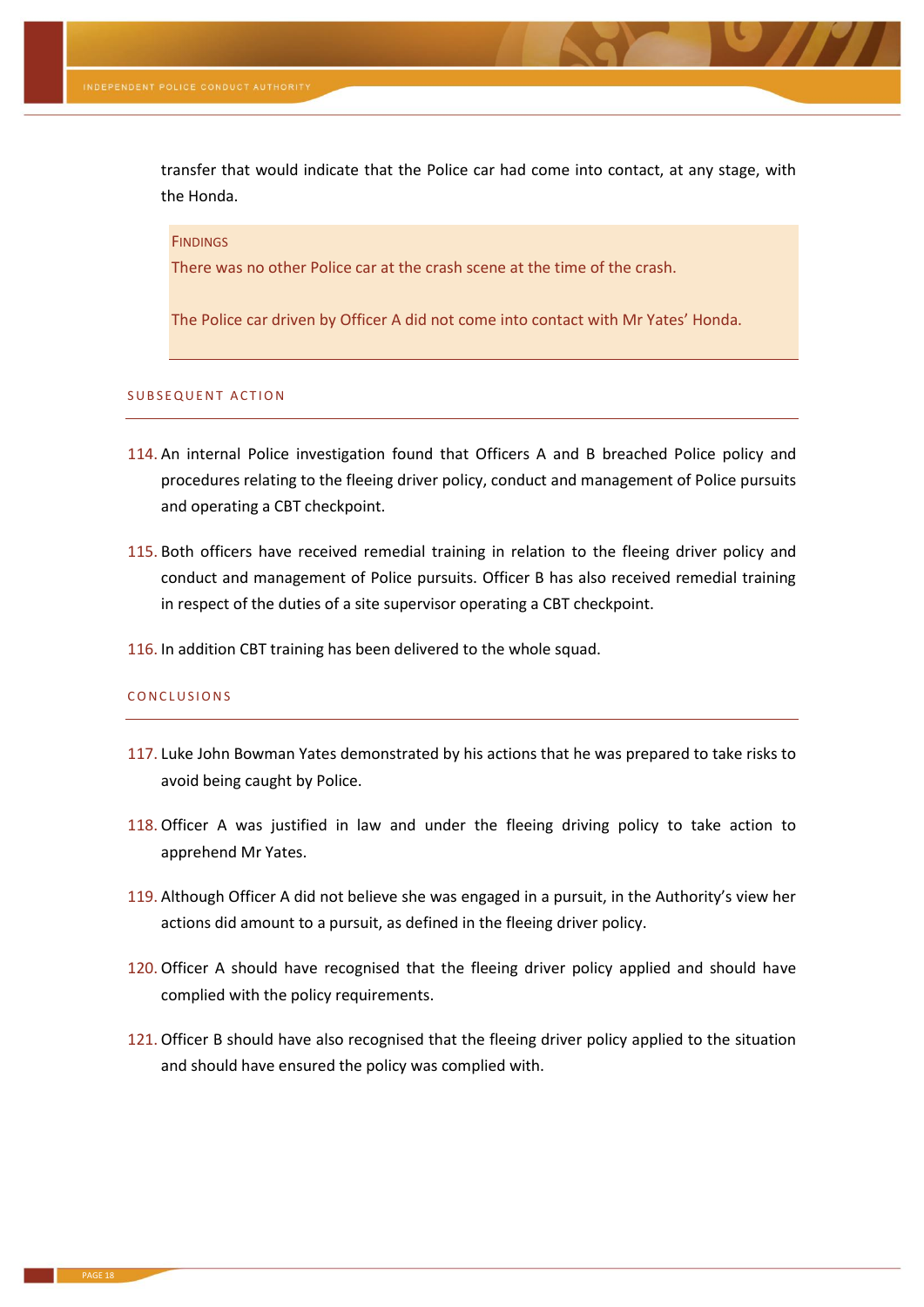

#### AUTHORITY OPINION AND RECOMMENDATIONS

- 122. Section 27(1) of the Independent Police Conduct Authority Act 1988 requires the Authority to form an opinion as to whether or not any act, omission, conduct, policy, practice or procedure which was the subject-matter of an investigation was contrary to law, unreasonable, unjustified, unfair or undesirable.
- 123. Pursuant to section 27(1) of the Act the Authority has formed the opinion that:
	- 123.1 Officer A's actions in engaging in a pursuit without adhering to the relevant policies were undesirable.
	- 123.2 Officer B's failure to recognise that the situation fell within the fleeing driver policy was undesirable.
- <span id="page-18-1"></span><span id="page-18-0"></span>124. Pursuant to section 27(2) of the Act the Authority recommends that the Commissioner of Police;
	- 124.1 adopt the recommendation previously made by the Authority and develop as a matter of urgency, policy and procedures for compulsory drug and alcohol testing of officers involved in critical incidents; and
	- 124.2 include a requirement in the Compulsory Breath Test (CBT) Checkpoints policy for site supervisors to give staff safety briefings at the commencement of a shift, and for this briefing to include a reminder to staff to ensure all aspects of the fleeing driver policy are complied with when a vehicle avoids a CBT checkpoint and fails to stop when requested to do so.

Perthe

JUDGE SIR DAVID CARRUTHERS **CHAIR** INDEPENDENT POLICE CONDUCT AUTHORITY AUGUST 2012